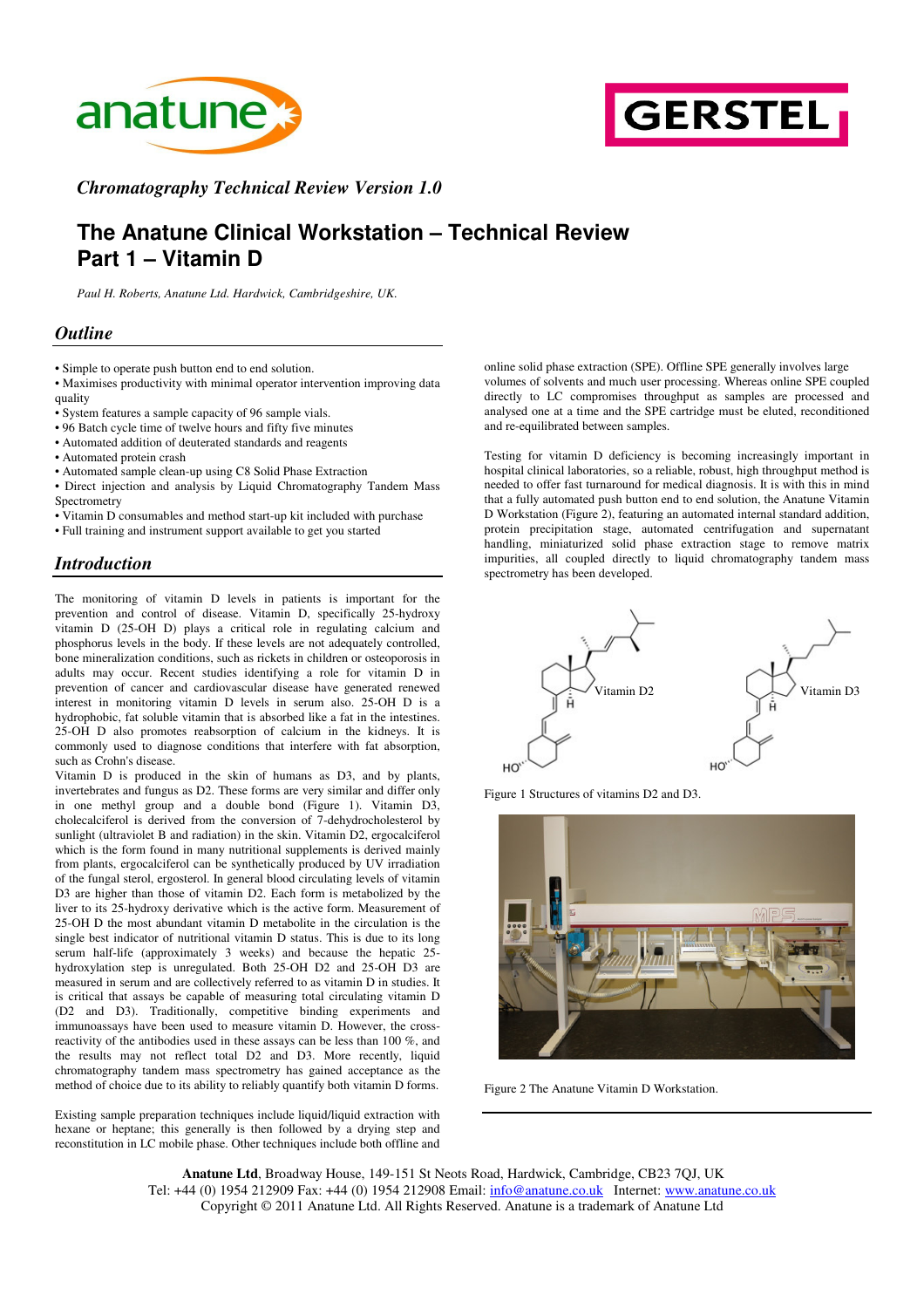



### *Multi Purpose Sampler (MPS)*

The GERSTEL Multi Purpose Sampler (MPS) is more than just a widely used and highly productive autosampler. The MPS offers more capabilities for introducing samples into and LC or GC instrument than any other autosampler, providing unparalleled versatility, ease of use and productivity. The MPS boats a variety of unique features;

Complete software integration – one method and one sequence list control the complete system: MPS, LC or GC and mass spectrometer. The GERSTEL Maestro software is completely integrated with the Agilent Chemstation or Masshunter software for easy and error free operation.

Modular design, easily upgradeable – Exchangeable MPS syringe modules enable fast change over between techniques and enable precise liquid handling operation.

Sample Prep by mouse click- Sample prep steps are easily selected by mouse click from a drop down menu: Standard addition, dilution, heating, mixing and centrifugation. Automated sample prep ensures repeatable, just in time sample preparation for best results and optimal reproducibility

# *The Anatune CF-100 Centrifuge*

The Anatune CF-100 (Figure 3) centrifuge plays an important role in the Vitamin D Workstation, it is used to vortex samples during solvent protein precipitation and then to spin down samples prior to SPE. Solvent protein precipitation is where a water miscible solvent such as methanol, ethanol, acetone or acetonitrile is added to a protein solution to cause the proteins to precipitate out. These proteins are then separated from the residual liquid using centrifugation, leaving the supernatant suitable for further sample processing or analysis.

The CF-100 was designed by Anatune as an add on accessory for the Gerstel Multi Purpose Sampler (MPS) autosampler, The CF-100 centrifuge features full hardware and software integration with the Gerstel MPS using Maestro software. Control of the CF-100 is via Gerstel Maestro software which means it can be integrated into any Chemstation or Masshunter sequence. The Gerstel Maestro prep-ahead software eliminates instrument idle time since the next sample is prepared during the previous sample analysis. External control lines permit the centrifuge to be started and stopped automatically. The centrifuge rotor comes to rest in exactly the same position every time, enabling vial addition and removal using the MPS robotic Z head, in a fully automated fashion. The CF-100 uses the magnetic transport features of the MPS to move vials to and from the rotor. The centrifuge features a hardware safety interlock which prevents the MPS gaining access to the rotor whilst it is still turning.

The centrifuge can independently switch between vortex and centrifuge and is capable of adjustable speed up to 3000 rpm.

Mounting Legs for MPS Perspex **Saftey** Cover Keypad

samples by the addition of zinc sulphate and methanol, the vial is then centrifuges at 3000 rpm for 1 minute to separate the proteins from the supernatant. (Figure 4).



Figure 4 Showing the protein precipitate prior and after centrifugation.

The left vial in figure 4 clearly shows the pelletized proteins in the bottom of the vial and the clear supernatant above, ready for further sample processing, in this case SPE using Instrument Top Sample Preparation.

# *Instrument Top Sample Preparation (ITSP)*

ITSP from Microliter Analytical Supplies (Figure 5) is a consumable device designed to automate SPE and filtration on autosamplers such as the Gerstel MPS. It offers significant benefits over other non-automated SPE procedures; it reduces variability and improves consistency, reduces the cost of consumables and solvents, improves efficiency and productivity and finally reduces risks and errors. The MPS is able to move the ITSP device anywhere on the autosampler deck enabling flexibility in methodology. ITSP uses the analytical syringe of the autosampler as a reservoir above a filter or sorbent material in the case of SPE, the syringe is also used to move the ITSP device around. The autosampler can use hydraulic pressure of the syringe to pass sample across the sorbent media in either direction. Solvent use is minimised due to the small bed volumes of sorbent used, which in turn leads to the use of small elution volumes to give good concentration factors in the final extracts



Figure 5 Instrument Top Sample Preparation (ITSP) by Microliter.

In order to implement ITSP on an MPS, a modified needle guide attachment needs to be fitted to enable correct centering of the needle on the ITSP cartridges. (Figure 6). The standard ITSP system features a 96 cartridge capacity, big enough for daily high throughput applications such as Vitamin D.

Figure 3 The Anatune CF-100 centrifuge and Perspex safety cover.

As part of the vitamin D protocol proteins are precipitated from serum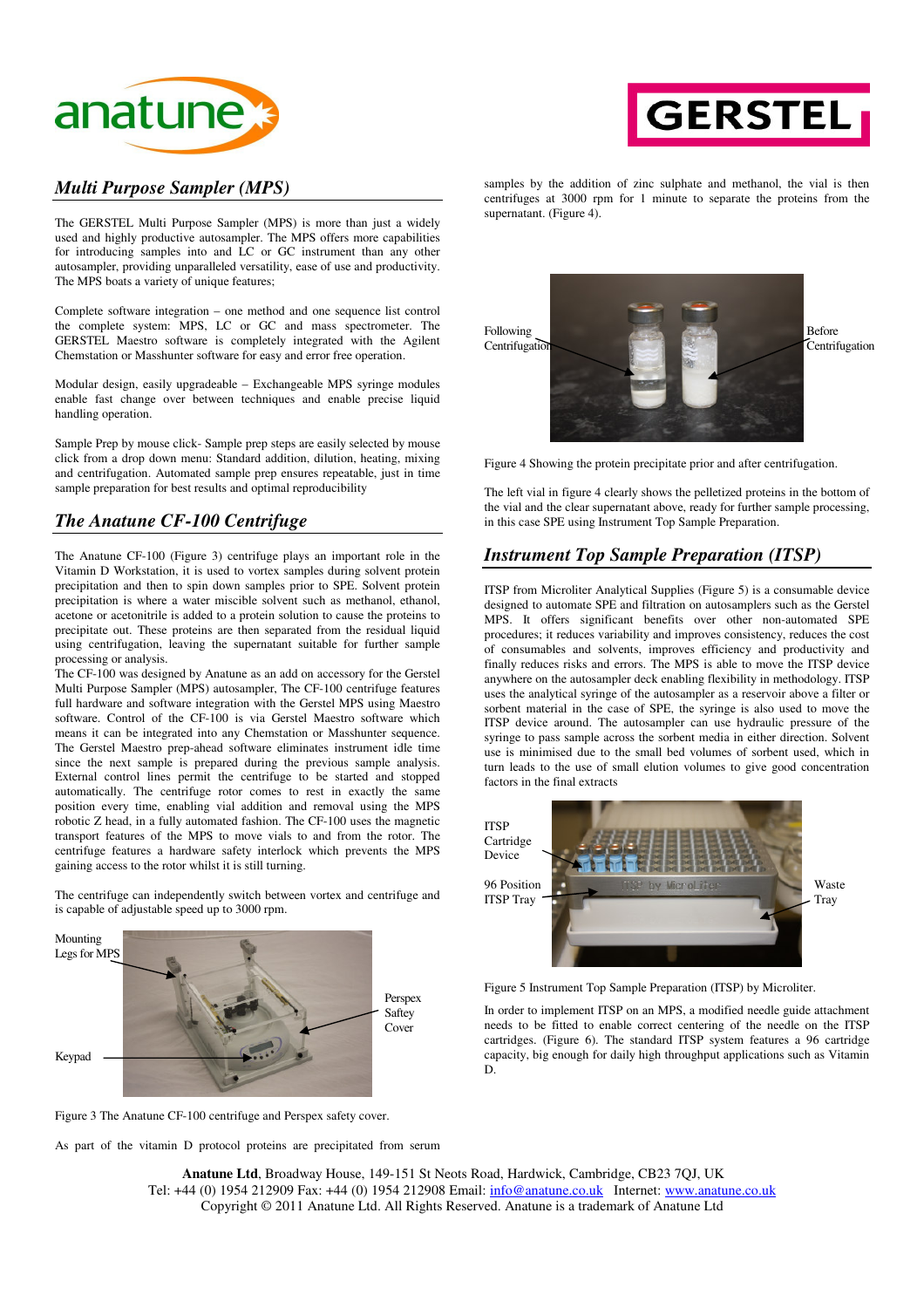



Figure 6 Syringe and modified needle guide.

The ITSP device features an 8 mm crimp top seal manufactured from Teflon and red rubber, this grips the syringe needle during transport and is crowned concavely to mate with the self centering modified needle guide attachment. The ITSP cartridge features a narrow needle guide channel which stabilizes the device in a vertical orientation during transport, and the sorbent material or filter membrane is housed in a filter cup at the bottom of the device. The analytical syringe acts as the standard column reservoir found in other SPE and filter media formats. The needle penetrates the Teflon rubber septum and creates a seal so that the sample is forced through the media by positive pressure when the plunger is depressed.

### *Instrumentation*

Gerstel MPS 2 fitted with 250 µl syringe Anatune CF-100 Centrifuge ITSP Hardware Kit Maestro Version 1.3.7.69 or later. Agilent 6410 Triple Quadrupole Mass Spectrometer with HotBox and Multimode Source Agilent 1200 Series HPLC G1312B Binary Pump G1316B Thermostatted Column Compartment SL G1379B Degasser

#### *Methodology*

A Working calibration was prepared by diluting a commercially available serum calibration 25-OH D2/D3 (Chromsystems, Munchen, Germany) 1 in 2, in 0.9 % saline to produce four calibration levels (Table 1). For sample preparation 200 µl of serum sample is placed in a standard 2 ml glass autosampler vial and the vial crimped using a magnetically transportable crimp cap. The sample is then placed on the vial tray of the MPS.

| Cal Level | Analyte $\mu$ g/L |          |  |  |  |
|-----------|-------------------|----------|--|--|--|
|           | 25-OH D2          | 25-OH D3 |  |  |  |
| Std 01    | 3.8               | 4.7      |  |  |  |
| Std 02    | 7.6               | 94       |  |  |  |
| Std 03    | 15.2              | 18.8     |  |  |  |
| Std 04    | 30.4              | 37.5     |  |  |  |

Table 1 Serum calibration levels.

The following aspects of sample preparation are fully automated, conducted via the MPS, ITSP or the CF-100. (Figure 8 & 9)



40 µl of internal standard solution (25-OH Vitamin D3-d6 50 ng/ml) is added to the sample, followed by 200 µl of a 0.2 M zinc sulphate solution to enhance the sensitivity of the assay. Following this, 500 µl of methanol is added to the vial to precipitate the proteins. The vial is then moved using magnetic transport to the CF-100 centrifuge whereby the contents are thoroughly vortexed for 1 minute to assist in the protein precipitation. The vial is then centrifuged at 3000 rpm for 1 minute to separate the proteins from the supernatant.

A 10 mg C8 ITSP SPE cartridge is solvated with 100 µl of methanol and then equilibrated with 100 µl of HPLC grade water. 500 µl of the supernatant is then loaded onto the SPE cartridge, before the cartridge is washed with 100 µl of 60 % methanol in water. The cartridge is then dried with 250 µl of air. Analytes are eluted with one 100 µl aliquot of methanol into a 300 µl high recovery vial. The polarity of the final solution is then adjusted by the addition of 40 µl of HPLC grade water.



Figure 8 Flow diagram of Vitamin D extraction.

| Action             | <b>MPS</b>       | Method / Value                | Source<br>Vial    | Destination       | Vial |
|--------------------|------------------|-------------------------------|-------------------|-------------------|------|
| PREP Vials 1-96    |                  | Ahead, Extensive              |                   |                   |      |
| <b>B</b> ADD       | <b>Right MPS</b> | Add 40ul ISTD                 | Standard          | Tray1,VT98        |      |
| ġ<br>ADD           | <b>Right MPS</b> | Add 200ul ZnSO4               | SFS2Wsh1          | Trav1.VT98        |      |
| Ż<br>ADD           | <b>Right MPS</b> | Add 500ul MeOH                | SFS2Wsh2          | Tray1,VT98        |      |
| <b>MOVE</b>        | <b>Right MPS</b> |                               | Trav1.VT98        | CentR.CentMagR    |      |
| <b>OWAIT</b>       | <b>Right MPS</b> | 0.50                          |                   |                   |      |
| $6$ OUTPUT         | <b>Right MPS</b> | Toggle Vortex                 |                   |                   |      |
| <b>OWAIT</b>       | <b>Right MPS</b> | 0.50                          |                   |                   |      |
| <b>4 OUTPUT</b>    | Right MPS        | Toggle Vortex                 |                   |                   |      |
| OWAIT              | <b>Right MPS</b> | 0.10                          |                   |                   |      |
| $6$ OUTPUT         | <b>Right MPS</b> | Toggle Centrifuge             |                   |                   |      |
| ġ<br>ADD           | <b>Right MPS</b> | Condition with 100ul of MeOH  | SFS2Wsh2          | ITSPprep, ITSP96  |      |
| å<br>ADD           | <b>Right MPS</b> | Condition with 100ul of Water | SFS2Wsh3          | ITSPprep.ITSP96   |      |
| $6$ OUTPUT         | <b>Right MPS</b> | Toggle Centrifuge             |                   |                   |      |
| <b>OWAIT</b>       | <b>Right MPS</b> | 0.10                          |                   |                   |      |
| <b>→ MOVE</b>      | <b>Right MPS</b> |                               | CentR.CentMagR    | Trav1.VT98        |      |
| ġ<br>ADD           | <b>Right MPS</b> | Load 500ul of sample          | Trav1.VT98        | ITSPprepJTSP96    |      |
| Ż<br>ADD           | Right MPS        | Rinse with 100ul of 60 40     | SFS2Wsh4          | ITSPprep, ITSP96  |      |
| ġ<br>ADD           | <b>Right MPS</b> | 250 J Air Push                | ITSPprepJTSP96    | ITSPprepJTSP96    |      |
| 8<br>ADD           | <b>Right MPS</b> | Add 150ul of air to swinge    | ITSPprep.ITSP96   | -Syringe-         |      |
| ġ<br>ADD           | <b>Right MPS</b> | Loadf 100ul of MeOH to swinge | SFS2Wsh2          | -Syringe-         |      |
| ۰<br>MOVE          | <b>Right MPS</b> |                               | ITSPprepJTSP96    | Trav2lTS.VT98ITSP |      |
| ន់<br>ADD          | <b>Right MPS</b> | Elute with 100ul MeOH         | -Svringe-         | Trav2lTS.VT98ITSP |      |
| <b>A MOVE</b>      | <b>Right MPS</b> |                               | Trav2lTS.VT98ITSP | <b>ITSPdsp</b>    |      |
| ឌ<br>ADD           | <b>Right MPS</b> | Add 40ul of H2D               | SFS2Wsh3          | Tray2,VT98        |      |
| <b>NJECT</b>       | <b>Right MPS</b> | Vitamin D ITSP 250ul.mth      | Trav2.VT98        | LC Viv1           |      |
| <b>O</b> PLUNGER   | <b>Right MPS</b> |                               |                   | SFS2Wast          |      |
| $L$ <sub>END</sub> |                  |                               |                   |                   |      |

Figure 9 Vitamin D Prepsequence.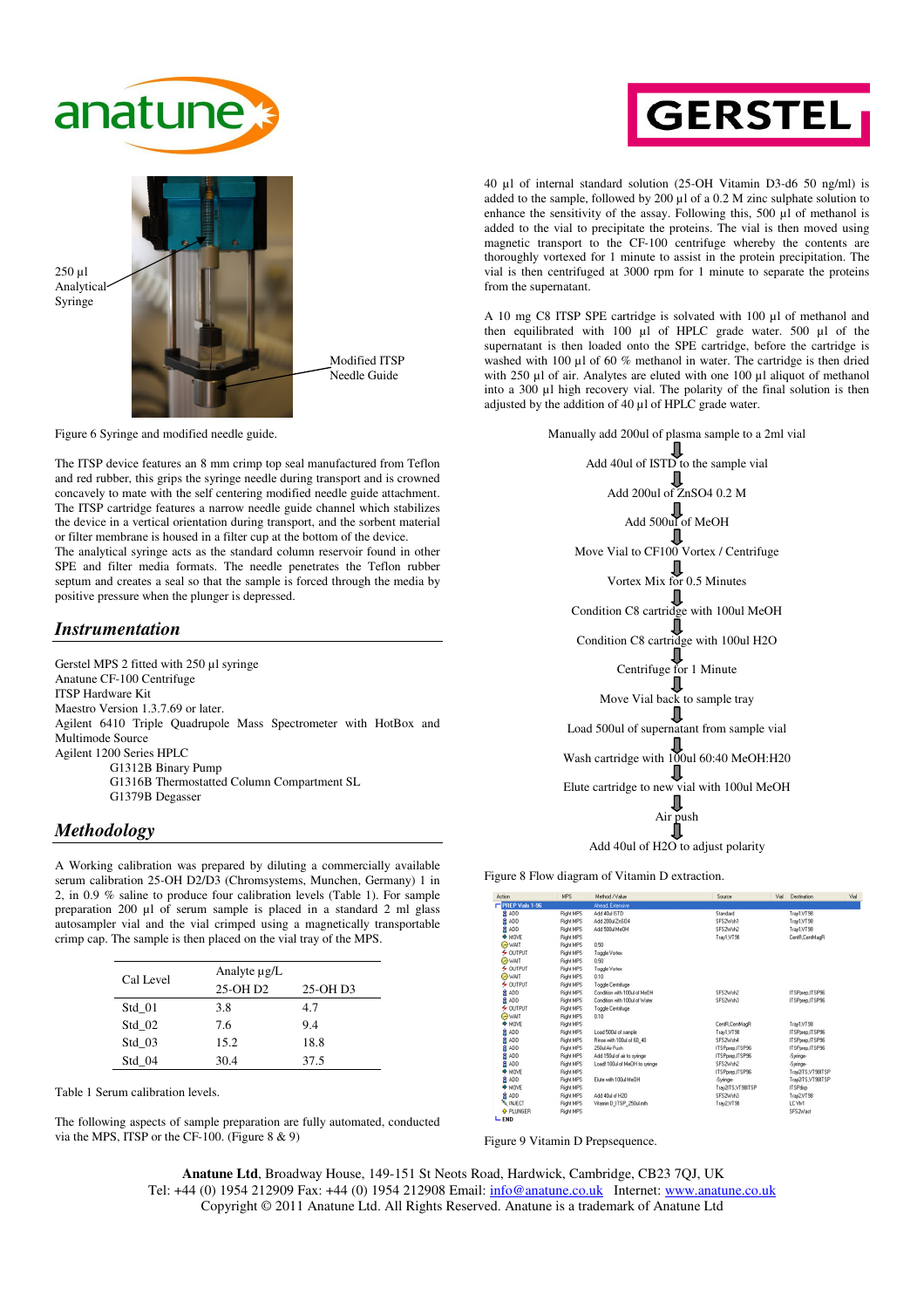



### *Quantitative Analysis*

Sample analysis is fully automated by means of an external injection valve and loop fitted onto the MPS, 20 µl of extracted sample is injected using the valve and loop, filled using the analytical syringe. Separation is achieved by means of an Agilent Eclipse Plus C18 2.1 x 50 mm; 3.5 µm particle size column. The chromatographic mobile phases consisted of 0.1 % acetic acid (v/v) in water (eluent A) and 0.1 % acetic acid (v/v) in methanol (eluent B). A gradient elution was performed from 80 % B to 90 % B in 2 minutes, with an isocratic hold at 90 % for 0.5 minutes; the column was then equilibrated to baseline conditions. Column flow rate was 0.5 ml/min throughout the chromatographic run whilst the column temperature was maintained at 50  $^{\circ}C$ .

An Agilent 6410B tandem mass spectrometer with multimode source was used in positive simultaneous ESI/APCI mode. Instrument analysis time was 5.5 minutes per sample using the conditions listed (Table 2)

| Parameter            | 25-OH D2 | 25-OH D3 | 25-OH D3-d6 |
|----------------------|----------|----------|-------------|
| Precursor ion        | 413.3    | 401.3    | 407.3       |
| Product ion (O)      | 395.3    | 383.3    | 389.3       |
| Product ion $(q)$    | 159.1    | 159.1    | 159.1       |
| Dwell                | 50       | 50       | 50          |
| Fragmentor $(V)$     | 120      | 120      | 120         |
| Collision Energy (O) | 5        | 5        | 5           |
| Collision Energy (q) | 25       | 25       | 25          |

Gas Temp (°C):200 Vaporizer Temp (°C):170 Capillary (v):2500<br>Corona Current (µA):6 Gas Flow (l/min):5 Corona Current  $(\mu A)$ :6 Nebulizer (psi):40 Charging Voltage (V):2000

Table 2 Selected MS conditions for analysis

### *Experimental Results*

Calibration curves were constructed for 25-OH D2 and 25-OH D3. Linear calibrations were achieved from the Chromsystems four point serum calibration standards. Correlation coefficients of 0.999 and 0.998 were obtained for 25-OH D2 and 25-OH D3 respectively Figure 10.



Figure 10 Calibration Curves for 25-OH D2 and 25-OH D3

The method was validated by running tri level vitamin D serum controls obtained from UTAK Laboratories. Dried control materials were reconstituted with water to provide solutions with target concentrations of 10 and 30 ng/ml for 25-OH D2 (8.5-11.5, 26-35) and 25-OH D3 (9.3-12.7, 26- 36) (Table 3 & 4)

|           | Analyte              |          |  |  |  |
|-----------|----------------------|----------|--|--|--|
| Sample    | 25-OH D <sub>2</sub> | 25-OH D3 |  |  |  |
| OC Low 01 | 9.944                | 10.480   |  |  |  |
| OC Low 02 | 9.727                | 9.512    |  |  |  |
| OC Low 03 | 10.672               | 10.339   |  |  |  |
| OC Low 04 | 9.987                | 10.309   |  |  |  |
| OC Low 05 | 9.789                | 9.951    |  |  |  |
| OC Low 06 | 9.277                | 8.915    |  |  |  |
| OC Low 07 | 10.560               | 9.453    |  |  |  |
| OC Low 08 | 10.120               | 9.840    |  |  |  |
| Average   | 9.899                | 9.918    |  |  |  |
| SD        | 0.455                | 0.603    |  |  |  |
| $%$ RSD   | 4.597                | 6.080    |  |  |  |

|  | Table 3 Showing results of the low serum control samples. |  |  |  |  |
|--|-----------------------------------------------------------|--|--|--|--|
|  |                                                           |  |  |  |  |

|              | Analyte              |          |  |  |  |  |
|--------------|----------------------|----------|--|--|--|--|
| Sample       | 25-OH D <sub>2</sub> | 25-OH D3 |  |  |  |  |
| OC Level1 01 | 30.620               | 30.219   |  |  |  |  |
| OC Level1 02 | 31.731               | 34.045   |  |  |  |  |
| OC Level1 03 | 33.516               | 33.895   |  |  |  |  |
| OC Level1 04 | 30.834               | 28.473   |  |  |  |  |
| OC Level1 05 | 29.612               | 29.055   |  |  |  |  |
| OC Level1 06 | 31.228               | 33.220   |  |  |  |  |
| OC Level1 07 | 29.126               | 29.395   |  |  |  |  |
| OC Level1 08 | 29.915               | 28.495   |  |  |  |  |
| Average      | 31.257               | 31.485   |  |  |  |  |
| SD           | 1.313                | 2.528    |  |  |  |  |
| % RSD        | 4.201                | 8.030    |  |  |  |  |

Table 4 Showing the results of the Level 1 serum control samples.

The solid phase extraction provided sample extracts free from matrix interferences resulting in clean chromatograms in which 25-OH D2 and D3 are the only major components (Figure 11).

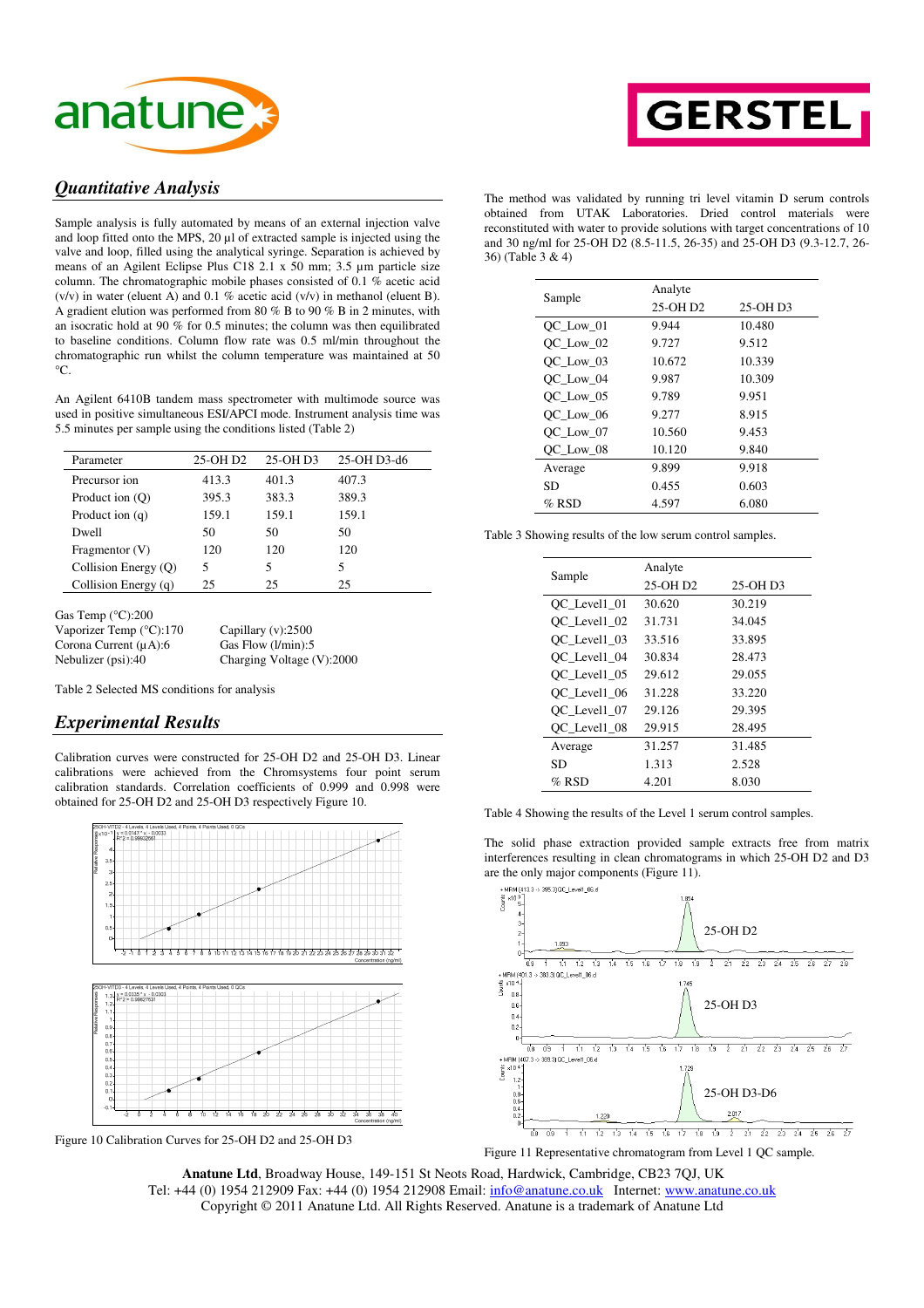



Using the comprehensive prep ahead functionality in Maestro the system is capable of processing 96 samples in twelve hours and fifty five minutes (Figure 12).



Figure 12 Prepsequence for 96 samples.

# *Further Work*

In addition to the work undertaken with commercially available UTAK QC's and Chromsystems standards, an intercomparison study was undertaken. One hundred and thirty eight samples were provided by a large hospital which had previously been extracted and screened using their SPE and LC-MS/MS procedure.

For the alternative SPE procedure, samples were processed as follows; working standard in acetonitrile was added to each sample and then mixed to ensure full protein precipitation. Following centrifugation the supernatant was introduced onto a Bond Elut C18 cartridge which had previously been solvated and equilibrated. Following sample loading the cartridge was then washed with 50 % methanol/water and the vitamin D eluted with 10 % tetrahydrofuran in acetonitrile. The resulting eluate was then dried under a stream of nitrogen gas, and the residue was reconstituted in 75 % methanol/water. Extracts were then ready for injection and transferred to the autosampler of the LC-MS/MS system for analysis.

Results for vitamin D3 are displayed in the graph below (Figure 13) the data generated by the hospital are plotted against the results achieved using the Anatune Vitamin D Workstation



The data shows a good correlation between the two techniques with a correlation coefficient of 0.8865, indicating the data of the Anatune vitamin D workstation is comparable with that of the hospital.

Finally, work was undertaken to maximise the sensitivity of the assay by investigating alternative ionisation techniques, all Anatune data presented here was acquired using multimode ionisation (MMI), but during this experiment further data was acquired using dedicated electrospray and atmospheric pressure chemical ionisation techniques. Briefly, a calibration standard was extracted using the automated Anatune SPE procedure and then analysed using the three ionisation techniques, the extracted ion chromatograms for 25-OH D3 of each technique are plotted in Figure 14 to compare abundance between the three techniques.



Figure 14 Comparing the three different ionisation techniques.

From the data presented it can be seen that APCI is the most sensitive ionisation technique whilst ESI is the least sensitive. For 25-OH D3 the area counts for the following techniques APCI-591846, MMI-423886 and ESI-234186 were obtained, which show that APCI is over 2.5 times more sensitive than ESI.

#### *Conclusions*

Automation allows a lab to scale up their operation for higher throughput since sample preparation, SPE extraction and clean up now occurs automatically during analysis time and can occur 24 hours a day.

Each sample extract is treated in exactly the same way and prepared "just in time", potentially important for light and temperature sensitive Vitamin D samples, improving sample to sample reproducibility when compared to a manual batch process.

Improved data quality due to the consistency gained by automating liquid handling for addition of standards, reagents and by the elimination of manual SPE procedures. Finally sample sequence integration between sample prep system and analytical system, reducing possible transcription errors.

#### *References*

M.P.George & A Szczesniewksi. Rapid Analysis of Vitamin D in serum using triple quadrupole LC/MS. Agilent Application Note.

Susan Knox, John Harris, Lisa Calton and A Michael Wallace. A simple automated solid phase extraction procedure for measurement of 25 hydroxyvitamin D3 and D2 by liquid chromatography-tandem mass spectrometry. Annals of Clinical Biochemistry 2009;46:226-230.